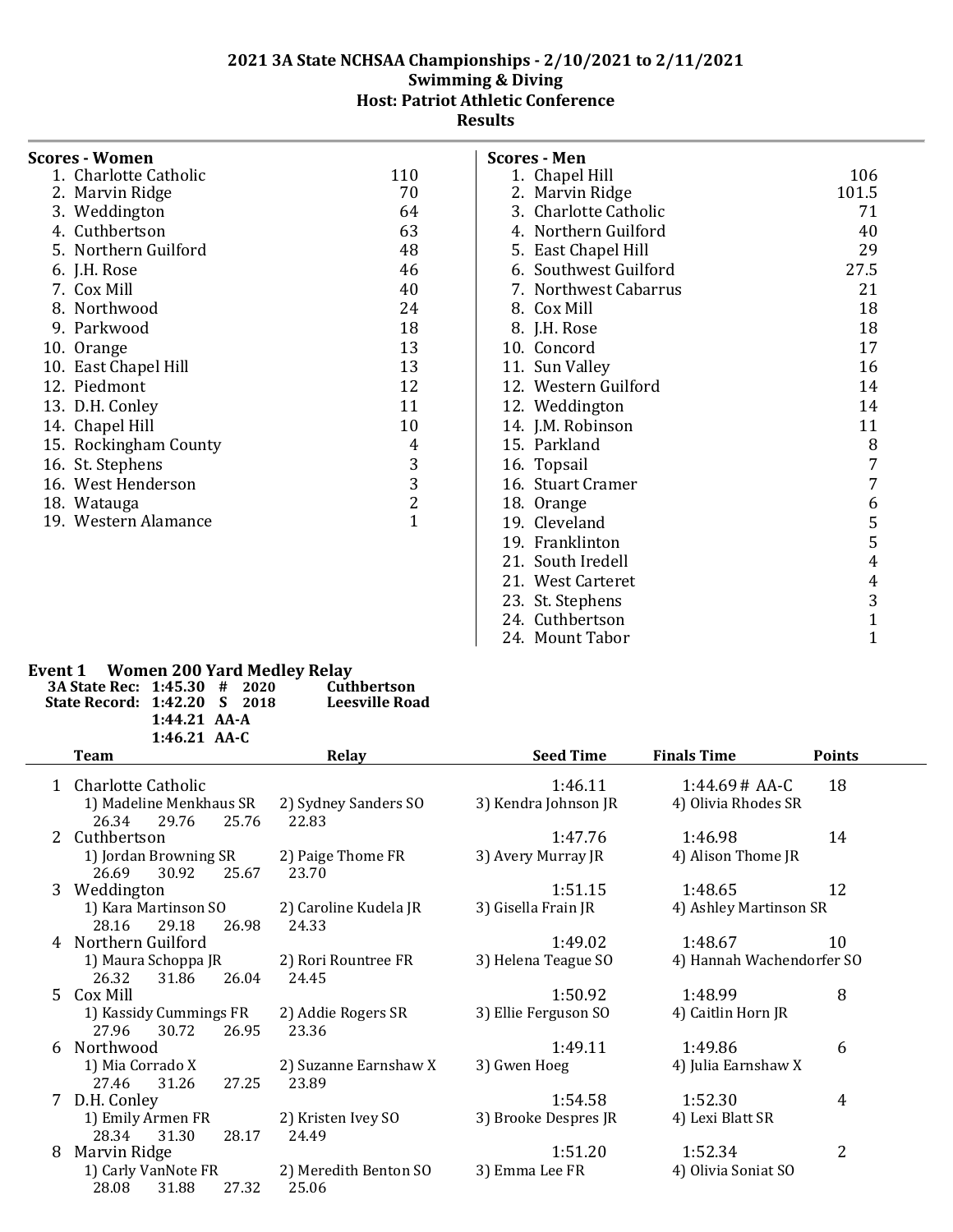| Event 1 | <b>Women 200 Yard Medley Relay</b>                |                                  |                          |                                     |  |
|---------|---------------------------------------------------|----------------------------------|--------------------------|-------------------------------------|--|
|         | Team                                              | Relay                            | <b>Seed Time</b>         | <b>Finals Time</b><br><b>Points</b> |  |
| 9       | Western Alamance                                  |                                  | 1:52.69                  | 1:54.09                             |  |
|         | 1) AnnaBella Cress SO<br>33.38<br>29.09<br>25.81  | 2) Abigail Henderson JR<br>25.81 | 3) Elizabeth McDevitt SR | 4) Kathryn Stafford SR              |  |
| 10      | East Chapel Hill                                  |                                  | 1:52.47                  | 1:54.45                             |  |
|         | 1) Sofia Georgallis SO<br>28.91<br>28.68<br>31.10 | 2) Audrey Wolk FR<br>25.76       | 3) Claire Heetderks JR   | 4) Isabel Berge SO                  |  |
| 11      | J.H. Rose                                         |                                  | 2:02.83                  | 2:01.95                             |  |
|         | 1) Eleanor Blount SO                              | 2) Grace McCarthy X              | 3) Noelle DeVente X      | 4) Lauren Morace                    |  |
|         | 29.91<br>34.67<br>28.36                           | 29.01                            |                          |                                     |  |
| 12      | Rocky Mount                                       |                                  | 2:04.53                  | 2:05.94                             |  |
|         | 1) Kaylee Eggers X<br>35.81<br>30.46<br>31.26     | 2) Clara Lord<br>28.41           | 3) Darcy Tyndall         | 4) Ava Lavely                       |  |

| Event 2 | <b>Men 200 Yard Medley Relay</b><br>3A State Rec: 1:34.79 #<br>2018<br>State Record: 1:32.35<br>2019<br>S.<br>1:33.21 AA-A<br>1:34.74 AA-C | <b>Northern Guilford</b><br><b>Athens Drive</b> |                             |                        |                |
|---------|--------------------------------------------------------------------------------------------------------------------------------------------|-------------------------------------------------|-----------------------------|------------------------|----------------|
|         | <b>Team</b>                                                                                                                                | Relay                                           | <b>Seed Time</b>            | <b>Finals Time</b>     | <b>Points</b>  |
|         | 1 Chapel Hill                                                                                                                              |                                                 | 1:40.00                     | 1:36.39                | 18             |
|         | 1) Austin Chang SR                                                                                                                         | 2) Michael Volpe SR                             | 3) Peter Bretzmann SR       | 4) Edward Wang FR      |                |
|         | 22.87<br>26.65<br>25.02                                                                                                                    | 21.85                                           |                             |                        |                |
|         | 2 Marvin Ridge                                                                                                                             |                                                 | 1:40.22                     | 1:37.79                | 14             |
|         | 1) Brayden Brewer SR                                                                                                                       | 2) Jake Delehanty FR                            | 3) Nolan Lacjak SR          | 4) Kian Constantine SO |                |
|         | 27.13<br>24.11<br>23.77                                                                                                                    | 22.78                                           |                             |                        |                |
|         | 3 Northern Guilford                                                                                                                        |                                                 | 1:39.89                     | 1:38.92                | 12             |
|         | 1) Matt Wachendorfer JR                                                                                                                    | 2) Ethan Pollina JR                             | 3) Christopher Schilling FR | 4) Chris Glebus JR     |                |
|         | 24.62<br>27.84<br>24.06                                                                                                                    | 22.40                                           |                             |                        |                |
|         | 4 Charlotte Catholic                                                                                                                       |                                                 | 1:42.53                     | 1:39.87                | 10             |
|         | 1) Alex Ayers FR                                                                                                                           | 2) Ryan Bambrick SO                             | 3) Jude Denton SR           | 4) Bryson Mrzygod JR   |                |
|         | 24.71<br>23.93<br>29.45                                                                                                                    | 21.78                                           |                             |                        |                |
|         | 5 East Chapel Hill                                                                                                                         |                                                 | 1:41.09                     | 1:39.98                | 8              |
|         | 1) Daniel Klein JR                                                                                                                         | 2) Charles Batsaikhan SR                        | 3) Miles Charles SR         | 4) Jack Simon JR       |                |
|         | 27.65<br>27.45<br>22.59                                                                                                                    | 22.29                                           |                             |                        |                |
|         | Weddington                                                                                                                                 |                                                 | 1:42.44                     | 1:41.06                | 6              |
|         | 1) Brendan Taylor FR                                                                                                                       | 2) Michael Cellucci JR                          | 3) Alex Cook SO             | 4) Tyler Flickinger SO |                |
|         | 26.37<br>28.84<br>24.07                                                                                                                    | 21.78                                           |                             |                        |                |
| 7       | Southwest Guilford                                                                                                                         |                                                 | 1:40.95                     | 1:42.16                | 4              |
|         | 1) Spencer Mann FR                                                                                                                         | 2) Jonathon Edwards SO                          | 3) William Watson SR        | 4) Austin Hagler JR    |                |
|         | 29.40<br>22.84<br>27.03                                                                                                                    | 22.89                                           |                             |                        |                |
| 8       | Topsail                                                                                                                                    |                                                 | 1:45.87                     | 1:42.82                | $\overline{2}$ |
|         | 1) Matthew Davis SR                                                                                                                        | 2) Ryan King JR                                 | 3) Liam McBride JR          | 4) Forrest Hoover JR   |                |
|         | 24.99<br>30.62<br>25.39                                                                                                                    | 21.82                                           |                             |                        |                |
|         | 9 Western Guilford                                                                                                                         |                                                 | 1:43.90                     | 1:43.04                |                |
|         | 1) Daniel Ballesteros SR                                                                                                                   | 2) Mark Brown FR                                | 3) Collin Dulin SR          | 4) Zach Kashubara JR   |                |
|         | 28.03<br>27.42<br>25.50                                                                                                                    | 22.09                                           |                             |                        |                |
|         | 10 Orange                                                                                                                                  |                                                 | 1:42.56                     | 1:43.60                |                |
|         | 1) Ian Moore JR                                                                                                                            | 2) Evan Phillips SO                             | 3) Matthew Geib SR          | 4) Owen Rasinske SR    |                |

27.52 30.20 24.07 21.81

30.42 31.28 22.35 22.86

27.79 31.96 24.61 24.29

1) Ian Moore JR 2) Evan Phillips SO 3) Matthew Geib SR 4) Owen Rasinske SR

11 J.H. Rose 1:46.91<br>1) Will Casey 2) Harris Casey 3) Russell Exum X 4) Avery H ey 2) Harris Casey 3) Russell Exum X 4) Avery Hall 31.28 22.35 22.86

12 West Carteret 1:48.65<br>1:48.65 1:48.65 1) Cameron Johnson FR 2) Kai Taylor X 3) Briggs Cloutier X 4) Chase M 1) Cameron Johnson FR 2) Kai Taylor X 3) Briggs Cloutier X 4) Chase Morrow SR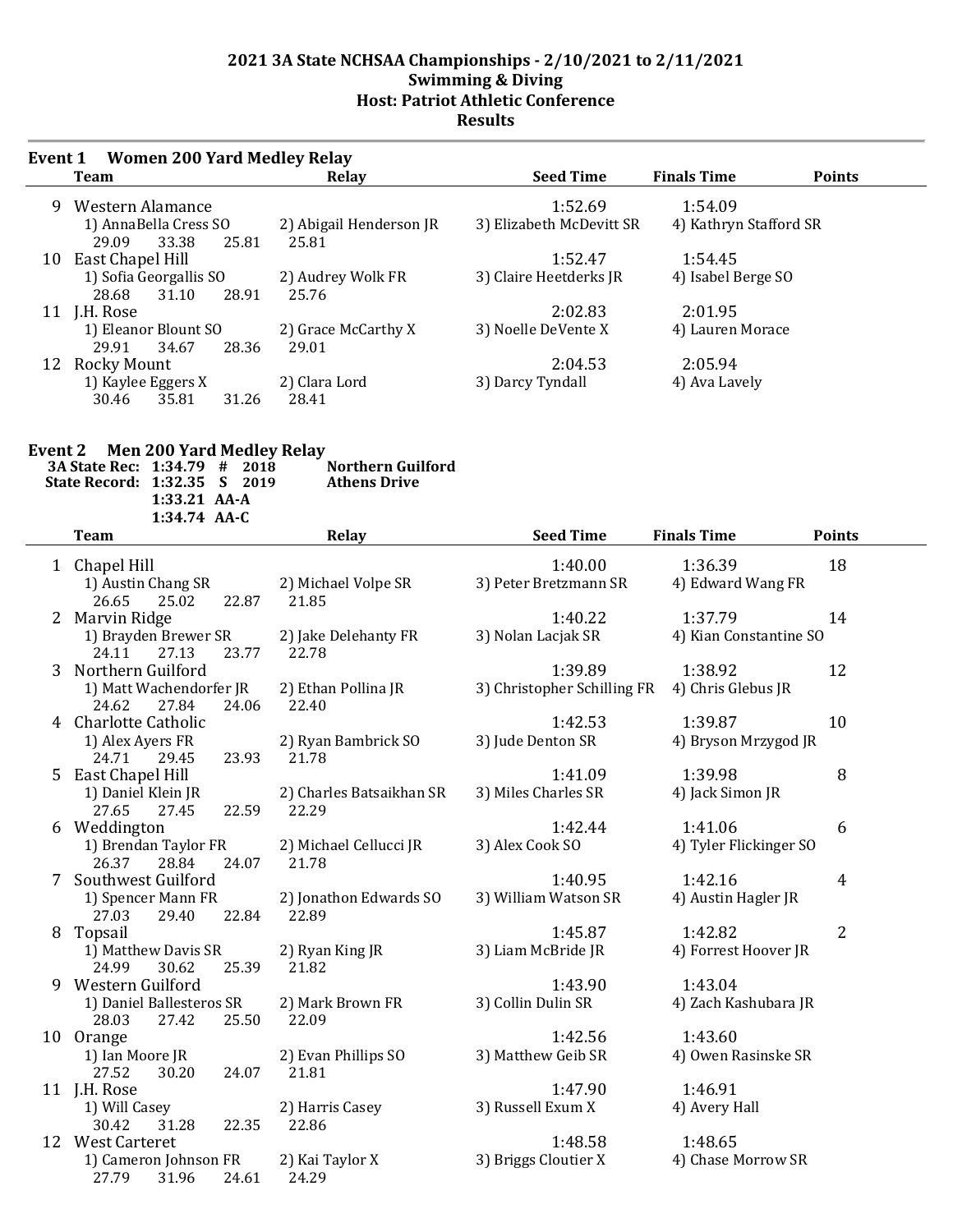| Event 3                                                                                                                                  | <b>Women 200 Yard Freestyle</b><br>3A State Rec: 1:47.98 # 2013<br>State Record: 1:46.47 S 2015<br>1:48.74 AA-A<br>1:50.57 AA-C |  | Lauren Rhodes (Char. Catholic)<br>Erika Brown (Hough, W.A.)        |                    |                    |                                            |
|------------------------------------------------------------------------------------------------------------------------------------------|---------------------------------------------------------------------------------------------------------------------------------|--|--------------------------------------------------------------------|--------------------|--------------------|--------------------------------------------|
|                                                                                                                                          | <b>Name</b>                                                                                                                     |  | Yr School                                                          | <b>Seed Time</b>   | <b>Finals Time</b> | <b>Points</b>                              |
| 1                                                                                                                                        | Madeline Smith                                                                                                                  |  | X J.H. Rose                                                        | 1:50.08            | 1:48.90            | 9<br>AA-C                                  |
| 2                                                                                                                                        | Kaylee McDonald                                                                                                                 |  | FR Marvin Ridge                                                    | 1:50.74            | 1:49.77            | 7<br>$AA-C+$                               |
| 3                                                                                                                                        | <b>Emma Hastings</b>                                                                                                            |  | X J.H. Rose                                                        | 1:50.87            | 1:50.38            | $AA-C+$<br>6                               |
| 4                                                                                                                                        | Kylie Yoder                                                                                                                     |  | SR Weddington                                                      | 1:51.95            | 1:51.71            | 5                                          |
| 5                                                                                                                                        | <b>Emily Armen</b>                                                                                                              |  | FR D.H. Conley                                                     | 1:54.93            | 1:53.04            |                                            |
| 6                                                                                                                                        | Ava Kilpatrick                                                                                                                  |  | JR West Henderson                                                  | 1:55.66            | 1:55.15            | $\begin{array}{c} 4 \\ 3 \\ 2 \end{array}$ |
| 7<br>8                                                                                                                                   | Alyssa Heffelfinger<br>Mia Corrado                                                                                              |  | JR Cuthbertson<br>X Northwood                                      | 1:55.44            | 1:55.38<br>1:55.92 | $\mathbf{1}$                               |
| 9                                                                                                                                        | Julia Gehrig                                                                                                                    |  | SO Charlotte Catholic                                              | 1:56.48<br>1:55.31 | 1:56.10            |                                            |
| 10                                                                                                                                       | Elizabeth McDevitt                                                                                                              |  | SR Western Alamance                                                | 1:55.52            | 1:56.59            |                                            |
| 11                                                                                                                                       | Katelyn Parmenter                                                                                                               |  | X St. Stephens                                                     | 1:56.31            | 1:57.04            |                                            |
| 12                                                                                                                                       | Margaret Sept                                                                                                                   |  | SO East Chapel Hill                                                | 1:56.94            | 1:57.93            |                                            |
| <b>Men 200 Yard Freestyle</b><br>Event 4<br>3A State Rec: 1:35.57 # 2020<br>State Record: 1:35.34 S 2019<br>1:38.40 AA-A<br>1:40.13 AA-C |                                                                                                                                 |  | <b>Sam Hoover (Chapel Hill)</b><br><b>Jack Walker (Myers Park)</b> |                    |                    |                                            |
|                                                                                                                                          | <b>Name</b>                                                                                                                     |  | Yr School                                                          | <b>Seed Time</b>   | <b>Finals Time</b> | <b>Points</b>                              |
| 1                                                                                                                                        | Sam Hoover                                                                                                                      |  | SR Chapel Hill                                                     | 1:39.28            | 1:37.50            | 9<br>$AA-A+$                               |
| 2                                                                                                                                        | Jacob Wimberly                                                                                                                  |  | FR Charlotte Catholic                                              | 1:41.83            | 1:40.62            | 7                                          |
| 3                                                                                                                                        | Harrison Ranier                                                                                                                 |  | SO Northwest Cabarrus                                              | 1:41.90            | 1:41.68            | 6                                          |
| 4                                                                                                                                        | <b>Timothy Spokas</b>                                                                                                           |  | SO J.M. Robinson                                                   | 1:43.71            | 1:42.06            | 5                                          |
| 5                                                                                                                                        | Jackson McDonald                                                                                                                |  | JR Marvin Ridge                                                    | 1:44.27            | 1:43.52            | 4                                          |
| 6                                                                                                                                        | Ian McKinney                                                                                                                    |  | SO Marvin Ridge                                                    | 1:44.12            | 1:43.96            | $\frac{3}{2}$                              |
| 7                                                                                                                                        | Ayden Xu                                                                                                                        |  | JR Chapel Hill                                                     | 1:45.66            | 1:44.38            |                                            |
| 8                                                                                                                                        | Aidan DeSimone                                                                                                                  |  | X Cleveland                                                        | 1:46.14            | 1:45.18            | $\mathbf{1}$                               |
| 9                                                                                                                                        | <b>Matthew Davis</b>                                                                                                            |  | SR Topsail                                                         | 1:44.91            | 1:45.87            |                                            |
| 10                                                                                                                                       | Garrett Kilmurry                                                                                                                |  | SR Cox Mill                                                        | 1:48.30            | 1:46.24            |                                            |
| 11                                                                                                                                       | Jonathon Edwards                                                                                                                |  | SO Southwest Guilford                                              | 1:47.62            | 1:47.73            |                                            |
| 12                                                                                                                                       | <b>Forrest Hoover</b>                                                                                                           |  | JR Topsail                                                         | 1:49.87            | 1:50.53            |                                            |

#### **Event 5 Women 200 Yard IM**

| 3A State Rec: 1:58.85 # 2016 |                |  |  | <b>Caroline Hauder (Marvin Rio</b> |
|------------------------------|----------------|--|--|------------------------------------|
| State Record: 1:56.77 S 2020 |                |  |  | <b>Kiley Wilhelm (Myers Park)</b>  |
|                              | $2:01.51$ AA-A |  |  |                                    |
|                              | $2:03.64$ AA-C |  |  |                                    |

# **3A State Rec: 1:58.85 # 2016 Caroline Hauder (Marvin Ridge)**

|    | <b>Name</b>           |     | Yr School             | <b>Seed Time</b> | <b>Finals Time</b> |         | <b>Points</b> |
|----|-----------------------|-----|-----------------------|------------------|--------------------|---------|---------------|
|    | Madeline Menkhaus     |     | SR Charlotte Catholic | 2:04.49          | 2:03.05            | $AA-C+$ | 9             |
|    | 2 Sydney Sanders      |     | SO Charlotte Catholic | 2:04.83          | 2:05.94            |         |               |
|    | 3 Paige Thome         |     | FR Cuthbertson        | 2:07.55          | 2:07.05            |         | 6             |
|    | 4 Caroline Duhamel    |     | SR Marvin Ridge       | 2:08.89          | 2:08.22            |         | 5             |
|    | 5 Caroline Kudela     | IR. | Weddington            | 2:07.45          | 2:08.75            |         | 4             |
|    | 6 Peyton Wilson       |     | X Rockingham County   | 2:10.21          | 2:11.60            |         | 3             |
|    | Suzanne Earnshaw      |     | X Northwood           | 2:12.09          | 2:11.65            |         | າ             |
| 8. | Audrey Wolk           |     | FR East Chapel Hill   | 2:16.92          | 2:13.26            |         |               |
| 9. | <b>Brooke Despres</b> |     | JR D.H. Conley        | 2:17.88          | 2:15.57            |         |               |
| 10 | Kaylee Eggers         |     | X Rocky Mount         | 2:14.85          | 2:15.86            |         |               |
| 11 | Noelle DeVente        |     | X J.H. Rose           | 2:20.78          | 2:20.35            |         |               |
|    | --- Alison Thome      |     | IR Cuthbertson        | 2:07.46          | DQ                 |         |               |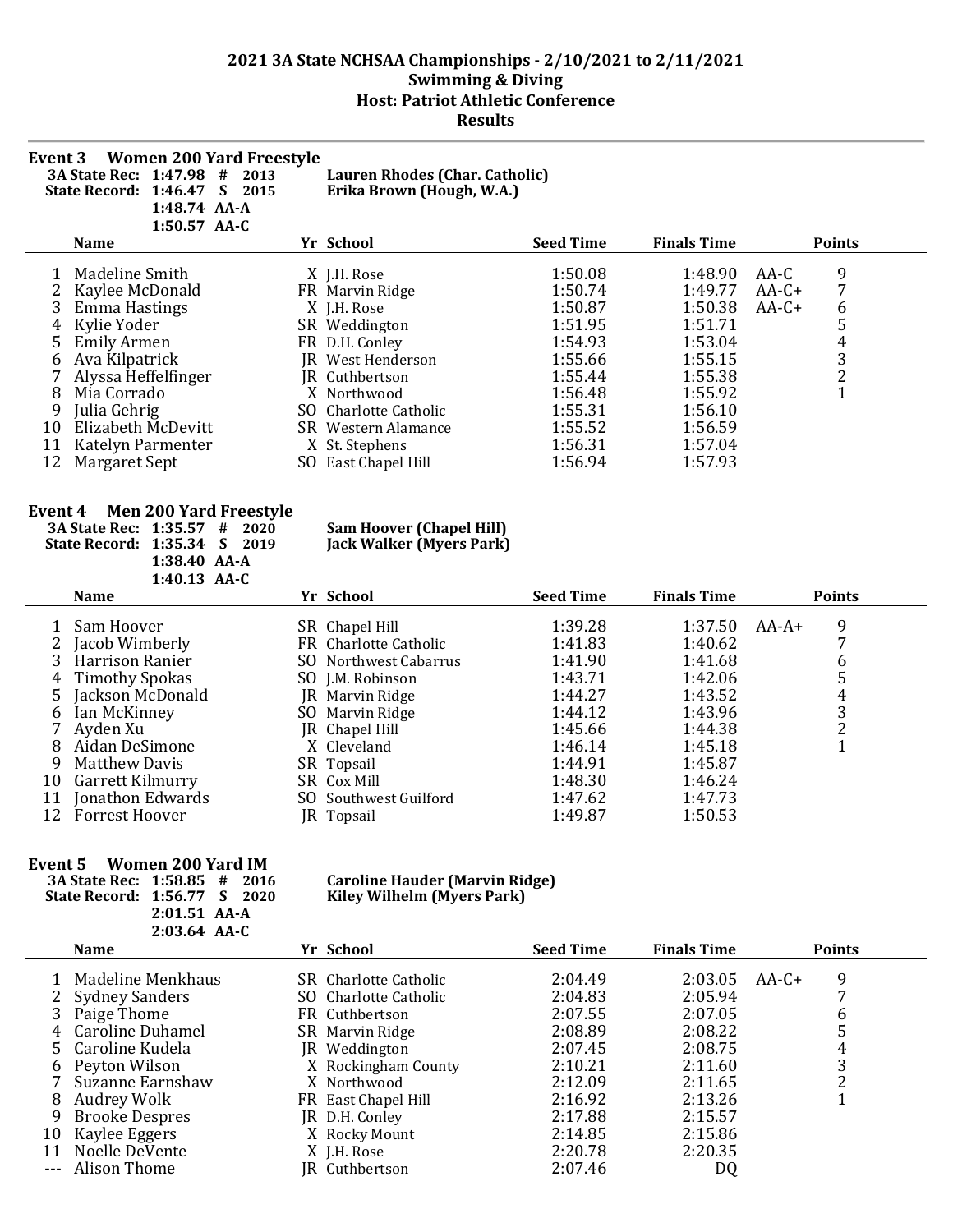| <b>Men 200 Yard IM</b><br>Event 6<br><b>3A State Rec: 1:49.20</b><br>#<br>2018<br>State Record: 1:47.17<br>S<br>2020<br>1:49.57 AA-A<br>$1:51.57$ AA-C                                                          | <b>Colson Zucker (South Iredell)</b><br><b>Baylor Nelson (Comm. Davidson)</b>                                                                                                                                             |                                                                                                                       |                                                                                                                                        |                                                   |
|-----------------------------------------------------------------------------------------------------------------------------------------------------------------------------------------------------------------|---------------------------------------------------------------------------------------------------------------------------------------------------------------------------------------------------------------------------|-----------------------------------------------------------------------------------------------------------------------|----------------------------------------------------------------------------------------------------------------------------------------|---------------------------------------------------|
| <b>Name</b>                                                                                                                                                                                                     | Yr School                                                                                                                                                                                                                 | <b>Seed Time</b>                                                                                                      | <b>Finals Time</b>                                                                                                                     | <b>Points</b>                                     |
| Peter Bretzmann<br>Matthew Lucky<br>3<br>Alex Ayers<br>Jake Delehanty<br>4<br>Nicholas Piscitelli<br>Lane Bradshaw<br>Nick Vye<br>Alex Cook<br>8<br>Mark Brown<br>9<br>Seth Davis<br>10<br>Morgan Cassell<br>11 | SR Chapel Hill<br>JR Concord<br>FR Charlotte Catholic<br>FR Marvin Ridge<br>SR Marvin Ridge<br>Northwest Cabarrus<br>SO.<br>SR Parkland<br>SO.<br>Weddington<br>FR -<br>Western Guilford<br>X Franklinton<br>SR Swansboro | 1:54.74<br>1:50.56<br>1:52.75<br>1:54.67<br>1:55.97<br>1:54.52<br>1:58.11<br>1:59.34<br>1:59.29<br>2:09.75<br>2:10.60 | $1:48.88# AA-A+$<br>$1:48.95#AA-A+$<br>1:52.53<br>1:53.45<br>1:53.79<br>1:56.15<br>1:57.71<br>2:00.51<br>2:01.44<br>2:05.75<br>2:11.52 | 9<br>7<br>6<br>5<br>4<br>3<br>$\overline{c}$<br>1 |

## **Event 7 Women 50 Yard Freestyle**

| <b>3A State Rec:</b><br><b>State Record:</b> | 22.92<br>22.54 S<br>23.20 AA-A<br>23.54 AA-C | #<br>2013<br>2018 | <b>Nora McCullagh (Char Catholic)</b><br><b>Grace Countie (Leesville Road)</b> |                  |                    |         |               |
|----------------------------------------------|----------------------------------------------|-------------------|--------------------------------------------------------------------------------|------------------|--------------------|---------|---------------|
| <b>Name</b>                                  |                                              |                   | Yr School                                                                      | <b>Seed Time</b> | <b>Finals Time</b> |         | <b>Points</b> |
| 1 Olivia Rhodes                              |                                              |                   | <b>SR</b> Charlotte Catholic                                                   | 23.34            | 22.99              | $AA-A+$ |               |
| 2 Katie Belle Sikes                          |                                              |                   | FR Orange                                                                      | 23.31            | 23.26              | AA-C    |               |
| 3 Caitlin Horn                               |                                              |                   | IR Cox Mill                                                                    | 24.14            | 23.55              |         |               |
| 4 Emilee Hamblin                             |                                              |                   | IR Parkwood                                                                    | 23.89            | 23.61              |         |               |
| 5 Grace Wagner                               |                                              |                   | JR Marvin Ridge                                                                | 24.25            | 24.12              |         | 4             |
|                                              |                                              |                   |                                                                                | - - - -          | - - - -            |         |               |

| 4 Emilee Hamblin   | JR Parkwood         | 23.89 | 23.61 |   |
|--------------------|---------------------|-------|-------|---|
| 5 Grace Wagner     | JR Marvin Ridge     | 24.25 | 24.12 |   |
| 6 Anna Solvason    | FR Cox Mill         | 24.41 | 24.16 |   |
| 7 Lauren Patterson | FR Watauga          | 24.33 | 24.28 | ∼ |
| 8 Julia Earnshaw   | X Northwood         | 24.45 | 24.41 |   |
| 9 Lauren Bullard   | JR D.H. Conley      | 25.95 | 25.66 |   |
| 10 Isabel Berge    | SO East Chapel Hill | 24.94 | 25.81 |   |
| 11 Abigail Hornick | SO D.H. Conley      | 26.11 | 26.00 |   |
| 12 Paiton Newbill  | JR Topsail          | 26.28 | 26.90 |   |

## **Event 8 Men 50 Yard Freestyle**

| $19.92 \div 2019$ | <b>Noah Henderson (W. Alamance)</b> |
|-------------------|-------------------------------------|
| 19.92 S 2019      | <b>Noah Henderson (W. Alamance)</b> |
| 20.54 AA-A        |                                     |
| 20.91 AA-C        |                                     |
|                   |                                     |

|    | Name               |    | Yr School             | <b>Seed Time</b> | <b>Finals Time</b> | <b>Points</b> |
|----|--------------------|----|-----------------------|------------------|--------------------|---------------|
|    | Kenan Dean         |    | SR Sun Valley         | 21.91            | 21.35              | 9             |
|    | *2 Troy Keen       |    | FR Marvin Ridge       | 21.46            | 21.43              | 6.50          |
|    | *2 William Watson  |    | SR Southwest Guilford | 21.58            | 21.43              | 6.50          |
| 4  | Ryan Wilson        |    | SR Marvin Ridge       | 21.91            | 21.51              | 5             |
|    | 5 Briggs Cloutier  | X. | West Carteret         | 22.17            | 21.95              | 4             |
|    | 6 Tyler Flickinger |    | SO Weddington         | 22.08            | 22.07              | 3             |
|    | Edward Wang        |    | FR Chapel Hill        | 22.15            | 22.11              | າ             |
| 8  | Jackson Moon       |    | SR Concord            | 22.13            | 22.14              |               |
|    | Benjamin Vye       |    | SR Parkland           | 22.19            | 22.28              |               |
| 10 | Owen Rasinske      |    | SR Orange             | 22.06            | 22.31              |               |
| 11 | Alex Terry         |    | SR Southern Nash      | 23.07            | 23.09              |               |
|    | 12 Turner Cook     |    | SR D.H. Conley        | 22.90            | 23.24              |               |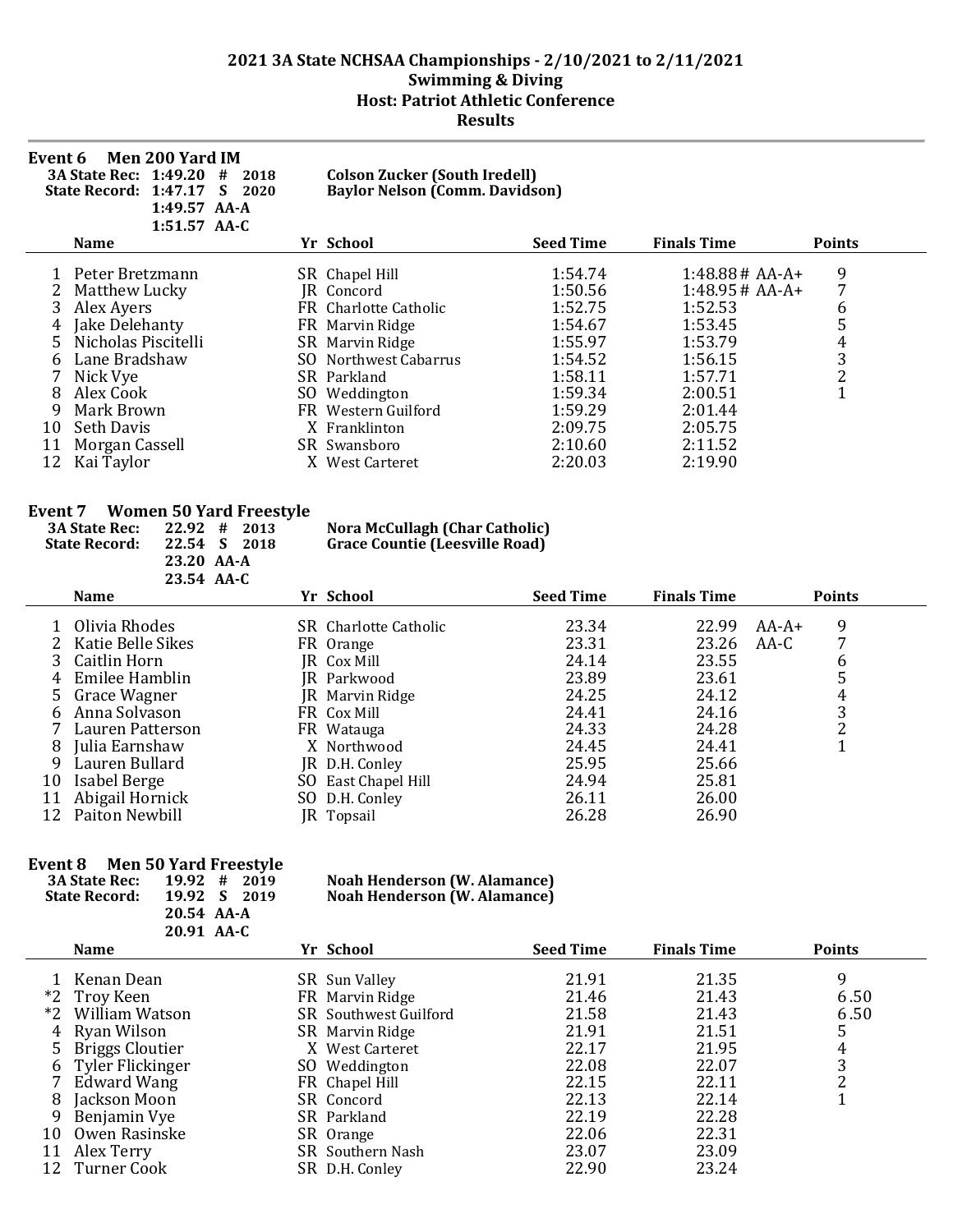#### **Event 9 Women 1 mtr Diving**

**3A State Rec: 511.60 # 2015 Nikki Canale (Marvin Ridge)**

**State Record: 511.60 S 2015 Nikki Canale (Marvin Ridge) 375.00 AA-C**

|         | <b>Name</b>                                     | Yr School                                                             |                            | <b>Finals Score</b>        |              | <b>Points</b> |
|---------|-------------------------------------------------|-----------------------------------------------------------------------|----------------------------|----------------------------|--------------|---------------|
|         | Jessica Paul<br>2 Aria Wegh<br>3 Serena Cui     | <b>SR</b> Northern Guilford<br>FR Marvin Ridge<br>FR East Chapel Hill | 441.60<br>488.65<br>407.30 | 407.05<br>406.75<br>353.00 | AA-C<br>AA-C | 9<br>6        |
|         | 4 Madeline Bays<br>5 Sarah Campbell             | SO Weddington<br>SR Cox Mill                                          | 389.95<br>399.25           | 347.65<br>327.35           |              | 5<br>4        |
|         | 6 Lillian Ozimek                                | JR J.H. Rose                                                          | 301.75                     | 292.35                     |              | 3             |
| 8<br>9. | 7 Rylee Coyne<br>Kristie Curran<br>Ella Maleski | JR Cuthbertson<br>SO East Chapel Hill<br>SO Marvin Ridge              | 348.30<br>307.50<br>294.35 | 281.60<br>271.75<br>195.15 |              |               |
| 10      | Julie Ndekere                                   | SR Cox Mill                                                           | 299.80                     | 173.05                     |              |               |

#### **Event 10 Men 1 mtr Diving**

÷

| $1.011$ $1.011$ $1.101$ $1.111$ | 3A State Rec: 520.40 # 2019        | <b>Patrick Obrien (Cox Mill)</b> |                     |               |  |
|---------------------------------|------------------------------------|----------------------------------|---------------------|---------------|--|
|                                 | <b>State Record: 637.30 S 2008</b> | Nick McCroy(East Chapel Hill)    |                     |               |  |
|                                 | 375.00 AA-C                        |                                  |                     |               |  |
| <b>Name</b>                     |                                    | Yr School                        | <b>Finals Score</b> | <b>Points</b> |  |

|    | машс             | $\mathbf{H}$ | <b>POLITUOL</b>       |        | т платэ эсогс |      | т оннез |
|----|------------------|--------------|-----------------------|--------|---------------|------|---------|
|    | Alec Hubbard     |              | SR Charlotte Catholic | 540.65 | 466.25        | AA-C | 9       |
|    | 2 Nicholas Newis |              | SR Western Guilford   | 426.50 | 461.00        | AA-C |         |
|    | Stasz Zitko      |              | <b>IR</b> Orange      | 412.15 | 378.30        | AA-C | 6       |
|    | 4 Bradley Gentry |              | SR Northern Guilford  | 340.80 | 349.10        |      |         |
|    | 5 Jack Adler     |              | FR East Chapel Hill   | 329.55 | 317.50        |      | 4       |
| 6  | Etan Ferguson    |              | SO Western Guilford   | 287.55 | 305.05        |      | 3       |
|    | 7 Cooper Thomas  |              | X Cleveland           | 288.75 | 297.20        |      |         |
| 8. | Jake Purves      |              | SO Chapel Hill        | 294.70 | 280.30        |      |         |
| q. | Nathan Nichols   |              | X New Hanover         | 325.50 | 210.15        |      |         |
| 10 | Sammy Olsen      |              | JR Marvin Ridge       | 256.20 | 181.70        |      |         |
|    | Aidan Lewis      |              | X Asheville           | 249.05 | 179.80        |      |         |

# **Event 11 Women 100 Yard Butterfly**<br>3A State Rec: 53.84 # 2018

| <b>3A State Rec:</b> | $53.84$ # 2 |  |
|----------------------|-------------|--|
| <b>State Record:</b> | $50.35 S_2$ |  |
|                      | 54.42 AA-A  |  |
|                      | 55.49 AA-C  |  |

**3A State Rec: 53.84 # 2018 Julia Menkhaus (Char Catholic) State Record: 50.35 S 2020 Claire Curzan(Cardinal Gibbons**

|       | JJ.TJ AA U                           |                                               |                  |                    |                    |               |
|-------|--------------------------------------|-----------------------------------------------|------------------|--------------------|--------------------|---------------|
|       | <b>Name</b>                          | Yr School                                     | <b>Seed Time</b> | <b>Finals Time</b> |                    | <b>Points</b> |
|       | Madeline Menkhaus<br>2 Maura Schoppa | SR Charlotte Catholic<br>IR Northern Guilford | 54.87<br>55.55   | 54.15<br>54.69     | $AA-A+$<br>$AA-C+$ | 9             |
|       | 3 Kylie Yoder                        | SR Weddington                                 | 56.71            | 56.30              |                    | b             |
| 4     | Ava Yandle                           | SR Piedmont                                   | 56.54            | 56.36              |                    | 5             |
| $5 -$ | Jordan Browning                      | SR Cuthbertson                                | 57.13            | 56.51              |                    | 4             |
| 6     | Helena Teague                        | SO Northern Guilford                          | 56.91            | 56.61              |                    | 3             |
|       | Savannah Xu                          | JR Chapel Hill                                | 58.06            | 57.46              |                    | າ             |
| 8     | Elizabeth McDevitt                   | SR Western Alamance                           | 57.38            | 57.65              |                    |               |
| 9     | Carly VanNote                        | FR Marvin Ridge                               | 57.87            | 57.72              |                    |               |
| 10    | Lexi Blatt                           | SR D.H. Conley                                | 59.33            | 58.84              |                    |               |
| 11    | Abby Forbes                          | X New Hanover                                 | 1:00.74          | 1:01.57            |                    |               |
| 12    | Amelia Shook                         | SR Cape Fear                                  | 1:02.54          | 1:05.76            |                    |               |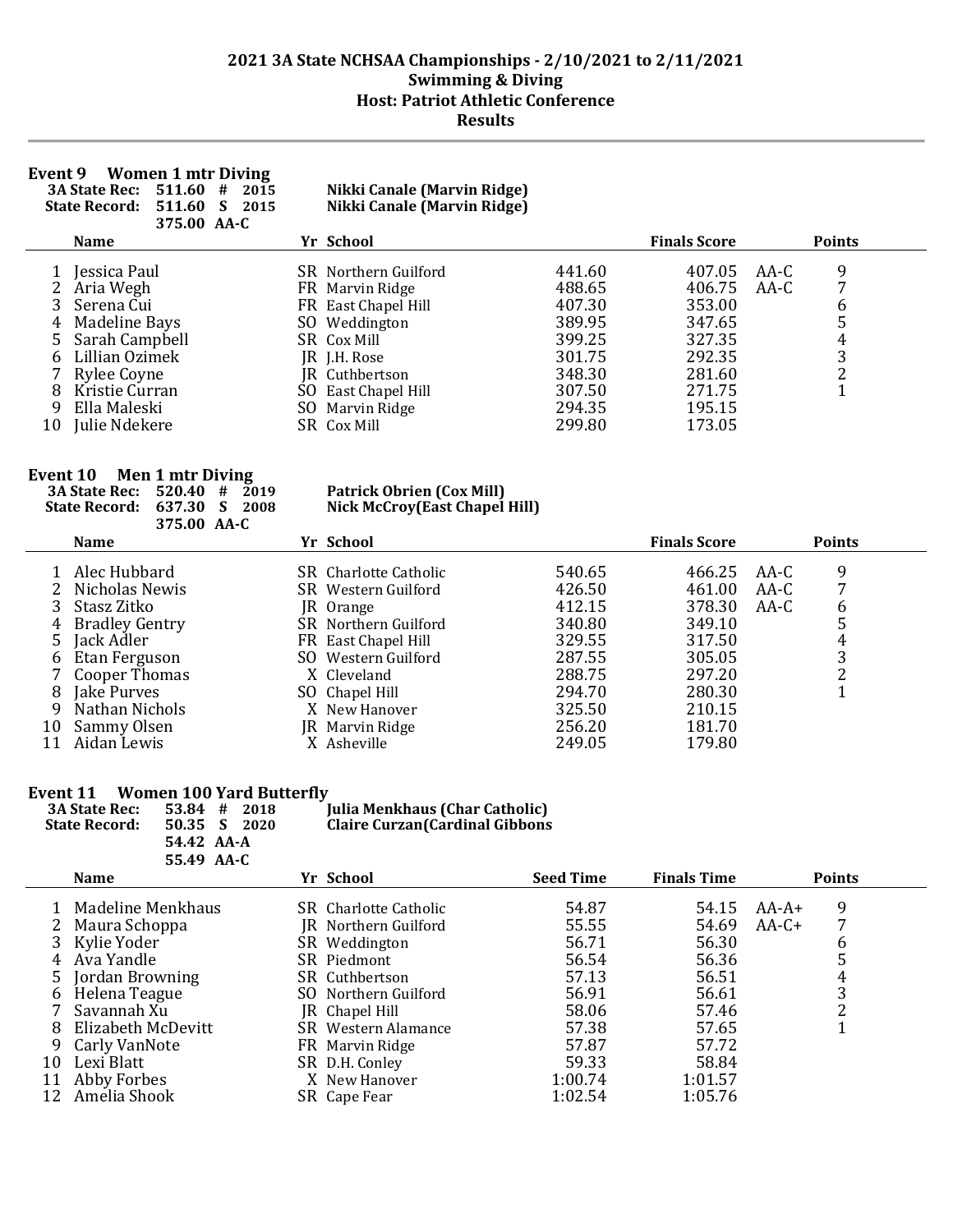| Event 12                                                                            | <b>Men 100 Yard Butterfly</b><br>47.30 #<br><b>3A State Rec:</b><br><b>State Record:</b><br>48.92 AA-A<br>49.95 AA-C                                                                                                                                                                                                                 | 2019<br>47.01 S 2019 | <b>Noah Henderson (W. Alamance)</b><br><b>Max Edwards (Reagan)</b>                                                                                                                                                                                                                                |                                                                                                          |                                                                                                               |                                                                                                      |
|-------------------------------------------------------------------------------------|--------------------------------------------------------------------------------------------------------------------------------------------------------------------------------------------------------------------------------------------------------------------------------------------------------------------------------------|----------------------|---------------------------------------------------------------------------------------------------------------------------------------------------------------------------------------------------------------------------------------------------------------------------------------------------|----------------------------------------------------------------------------------------------------------|---------------------------------------------------------------------------------------------------------------|------------------------------------------------------------------------------------------------------|
|                                                                                     | <b>Name</b>                                                                                                                                                                                                                                                                                                                          |                      | Yr School                                                                                                                                                                                                                                                                                         | <b>Seed Time</b>                                                                                         | <b>Finals Time</b>                                                                                            | <b>Points</b>                                                                                        |
| 1<br>2<br>3<br>4<br>5<br>6<br>7<br>8<br>9<br>10<br>11<br>$\overline{a}$<br>Event 13 | William Watson<br>Russell Exum<br>Harrison Ranier<br><b>Troy Keen</b><br><b>Miles Charles</b><br>Michael Volpe<br>Payton Crawford<br>Nate Whitworth<br>Alex Cook<br>Cameron Johnson<br>Liam McBride<br>Bode Lizarralde<br><b>Women 100 Yard Freestyle</b><br><b>3A State Rec:</b><br>$50.02$ #<br><b>State Record:</b><br>50.19 AA-A | 2013<br>49.68 S 2014 | SR Southwest Guilford<br>X J.H. Rose<br>SO Northwest Cabarrus<br>FR Marvin Ridge<br>SR East Chapel Hill<br>SR Chapel Hill<br>X South Iredell<br>X Mount Tabor<br>SO Weddington<br>FR West Carteret<br>JR Topsail<br>JR TC Roberson<br>Lauren Rhodes (Char. Catholic)<br>Emily Allen (Hough, W.A.) | 49.12<br>50.48<br>50.28<br>51.21<br>51.38<br>51.49<br>52.52<br>52.70<br>51.73<br>55.11<br>56.99<br>50.83 | 48.37<br>48.56<br>49.28<br>50.02<br>50.36<br>50.69<br>52.08<br>52.59<br>53.45<br>54.77<br>56.35<br><b>DFS</b> | 9<br>$AA-A+$<br>7<br>$AA-A+$<br>$AA-C+$<br>6<br>5<br>$\overline{4}$<br>$\frac{3}{2}$<br>$\mathbf{1}$ |
|                                                                                     | 51.05 AA-C                                                                                                                                                                                                                                                                                                                           |                      |                                                                                                                                                                                                                                                                                                   |                                                                                                          |                                                                                                               |                                                                                                      |
|                                                                                     | <b>Name</b>                                                                                                                                                                                                                                                                                                                          |                      | Yr School                                                                                                                                                                                                                                                                                         | <b>Seed Time</b>                                                                                         | <b>Finals Time</b>                                                                                            | <b>Points</b>                                                                                        |
| 1<br>2<br>3<br>4<br>5<br>6<br>7<br>8<br>9<br>10<br>11<br>12                         | Madeline Smith<br>Olivia Rhodes<br>Katie Belle Sikes<br>Caitlin Horn<br>Emilee Hamblin<br>Grace Wagner<br><b>Emily Armen</b><br>Julia Earnshaw<br><b>Ashley Martinson</b><br>Abby Druhan<br>Hannah Wachendorfer<br>Helen Dennison                                                                                                    |                      | X J.H. Rose<br>SR Charlotte Catholic<br>FR Orange<br>JR Cox Mill<br>JR Parkwood<br>JR Marvin Ridge<br>FR D.H. Conley<br>X Northwood<br>SR Weddington<br>FR Charlotte Catholic<br>SO Northern Guilford<br>JR D.H. Conley                                                                           | 50.98<br>51.51<br>51.44<br>52.48<br>52.14<br>52.16<br>52.64<br>53.51<br>52.86<br>52.52<br>53.65<br>57.39 | 50.16<br>50.58<br>51.28<br>51.35<br>51.43<br>52.01<br>52.84<br>53.05<br>53.39<br>53.41<br>53.68<br>58.23      | 9<br>AA-A+<br>$AA-C+$<br>7<br>6<br>5<br>$\overline{4}$<br>$\frac{3}{2}$<br>$\mathbf{1}$              |

# **Event 14 Men 100 Yard Freestyle**

| <b>3A State Rec:</b><br><b>State Record:</b> | $43.10 \pm 1$<br>- 2020<br>43.10 S<br>-2020<br>44.95 AA-A<br>45.73 AA-C | <b>Sam Hoover (Chapel Hill)</b><br><b>Sam Hoover (Chapel Hill)</b> |  |
|----------------------------------------------|-------------------------------------------------------------------------|--------------------------------------------------------------------|--|
| $N = -$                                      |                                                                         | $V - C - L - 1$                                                    |  |

|    | Name                   | Yr School             | <b>Seed Time</b> | <b>Finals Time</b> |      | <b>Points</b> |  |
|----|------------------------|-----------------------|------------------|--------------------|------|---------------|--|
|    | 1 Sam Hoover           | SR Chapel Hill        | 44.80            | 44.20              | AA-A | 9             |  |
|    | 2 Kenan Dean           | SR Sun Valley         | 47.35            | 46.37              |      |               |  |
|    | 3 Timothy Spokas       | SO J.M. Robinson      | 47.38            | 46.85              |      | 6             |  |
|    | 4 Ryan Wilson          | SR Marvin Ridge       | 48.17            | 47.18              |      | 5             |  |
|    | 5 Lane Bradshaw        | SO Northwest Cabarrus | 48.02            | 47.56              |      | 4             |  |
| 6  | Matt Wachendorfer      | IR Northern Guilford  | 47.92            | 48.24              |      | 3             |  |
|    | 7 Brayden Brewer       | SR Marvin Ridge       | 47.61            | 48.27              |      |               |  |
| 8  | Ayden Xu               | JR Chapel Hill        | 48.60            | 48.33              |      |               |  |
|    | <b>Briggs Cloutier</b> | X West Carteret       | 49.15            | 48.35              |      |               |  |
| 10 | Owen Rasinske          | SR Orange             | 48.29            | 49.03              |      |               |  |
| 11 | Forrest Hoover         | [R Topsail]           | 49.58            | 50.00              |      |               |  |
| 12 | Evan Nezat             | SR Jacksonville       | 51.67            | 52.05              |      |               |  |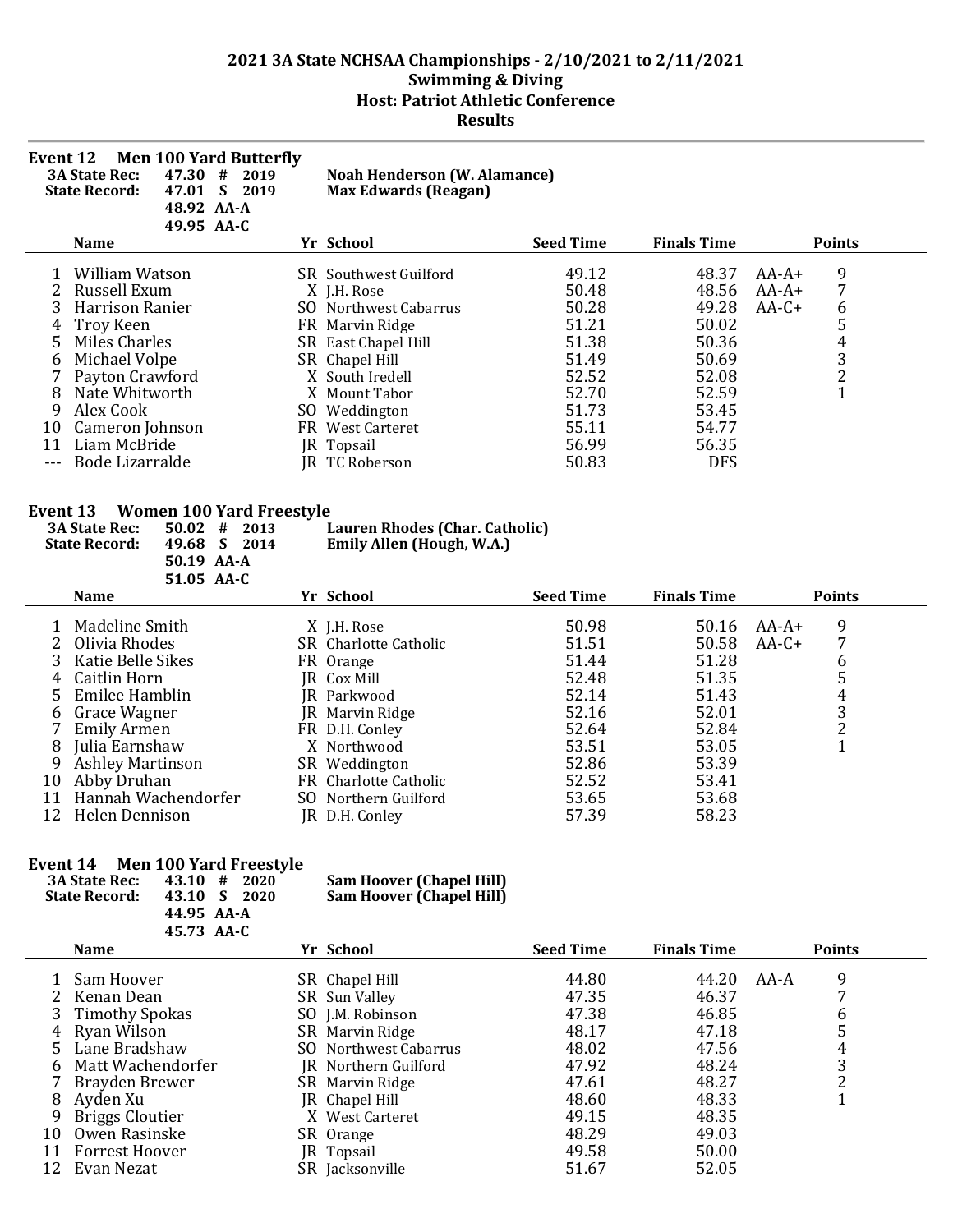| Event 15 | <b>Women 500 Yard Freestyle</b><br>3A State Rec: 4:49.84 #<br>2017<br>State Record: 4:40.98<br>S<br>2014<br>4:52.18 AA-A<br>$4:56.85$ AA-C |     | <b>Emmaline Peterson (Hickory)</b><br><b>Hannah Moore (Green Hope)</b> |                  |                    |               |
|----------|--------------------------------------------------------------------------------------------------------------------------------------------|-----|------------------------------------------------------------------------|------------------|--------------------|---------------|
|          | <b>Name</b>                                                                                                                                |     | Yr School                                                              | <b>Seed Time</b> | <b>Finals Time</b> | <b>Points</b> |
|          | Emma Hastings                                                                                                                              |     | X J.H. Rose                                                            | 4:49.50          | $4:49.37#AA-A$     | 9             |
|          | Kaylee McDonald                                                                                                                            |     | FR Marvin Ridge                                                        | 4:56.90          | 4:56.36<br>$AA-C+$ | 7             |
| 3        | Alyssa Heffelfinger                                                                                                                        |     | JR Cuthbertson                                                         | 5:04.70          | 5:00.88            | 6             |
|          | <b>Caroline Duhamel</b>                                                                                                                    |     | SR Marvin Ridge                                                        | 5:03.98          | 5:01.20            | 5             |
| 5        | Leyla Sleime                                                                                                                               | SO. | <b>Charlotte Catholic</b>                                              | 5:00.68          | 5:02.89            | 4             |
|          | Katelyn Parmenter                                                                                                                          |     | X St. Stephens                                                         | 5:02.57          | 5:04.56            | 3             |
|          | Kate Griffey                                                                                                                               | IR  | Weddington                                                             | 5:10.72          | 5:06.49            | 2             |
| 8        | Peyton Wilson                                                                                                                              |     | X Rockingham County                                                    | 5:07.01          | 5:07.54            | T             |
| 9        | Mia Corrado                                                                                                                                |     | X Northwood                                                            | 5:09.65          | 5:07.75            |               |
| 10       | <b>Grace McCarthy</b>                                                                                                                      |     | X J.H. Rose                                                            | 5:13.87          | 5:14.71            |               |
| 11       | Kristen Ivey                                                                                                                               | SO. | D.H. Conley                                                            | 5:08.39          | 5:15.08            |               |
| 12       | <b>Kourtney Cook</b>                                                                                                                       |     | SR Southeast Guilford                                                  | 5:15.84          | 5:17.25            |               |
|          |                                                                                                                                            |     |                                                                        |                  |                    |               |

#### **Event 16 Men 500 Yard Freestyle**

**3A State Rec: 4:27.29 # 2020 Preston Forst (N Guilford) State Record: 4:18.70 S 2019 Ross Dant (Newton-Conover) 4:28.38 AA-A 4:33.10 AA-C**

|    | <b>Name</b>         | Yr School                  | <b>Seed Time</b> | <b>Finals Time</b> |         | <b>Points</b> |
|----|---------------------|----------------------------|------------------|--------------------|---------|---------------|
|    | 1 Peter Bretzmann   | SR Chapel Hill             | 4:41.04          | 4:30.83            | AA-C+   | 9             |
|    | 2 Russell Exum      | X J.H. Rose                | 4:36.12          | 4:32.57            | $AA-C+$ |               |
| 3  | Alex Ayers          | FR Charlotte Catholic      | 4:35.60          | 4:38.02            |         | b             |
| 4  | Ian McKinney        | SO Marvin Ridge            | 4:38.82          | 4:43.02            |         |               |
|    | 5 Jackson McDonald  | JR Marvin Ridge            | 4:38.82          | 4:44.30            |         | 4             |
| 6  | Elijah Godfrey      | X St. Stephens             | 4:53.75          | 4:46.27            |         |               |
|    | Aidan DeSimone      | X Cleveland                | 4:55.71          | 4:50.01            |         |               |
| 8  | Chris Glebus        | JR Northern Guilford       | 4:53.49          | 4:50.98            |         |               |
| 9  | <b>Austin Chang</b> | SR Chapel Hill             | 4:57.94          | 4:54.10            |         |               |
| 10 | Ian Holt            | <b>SR</b> Central Cabarrus | 4:52.66          | 4:55.33            |         |               |
| 11 | Michael Cellucci    | JR Weddington              | 4:59.37          | 4:57.77            |         |               |
|    | 12 Ethan Clifford   | SO Havelock                | 5:08.43          | 5:07.27            |         |               |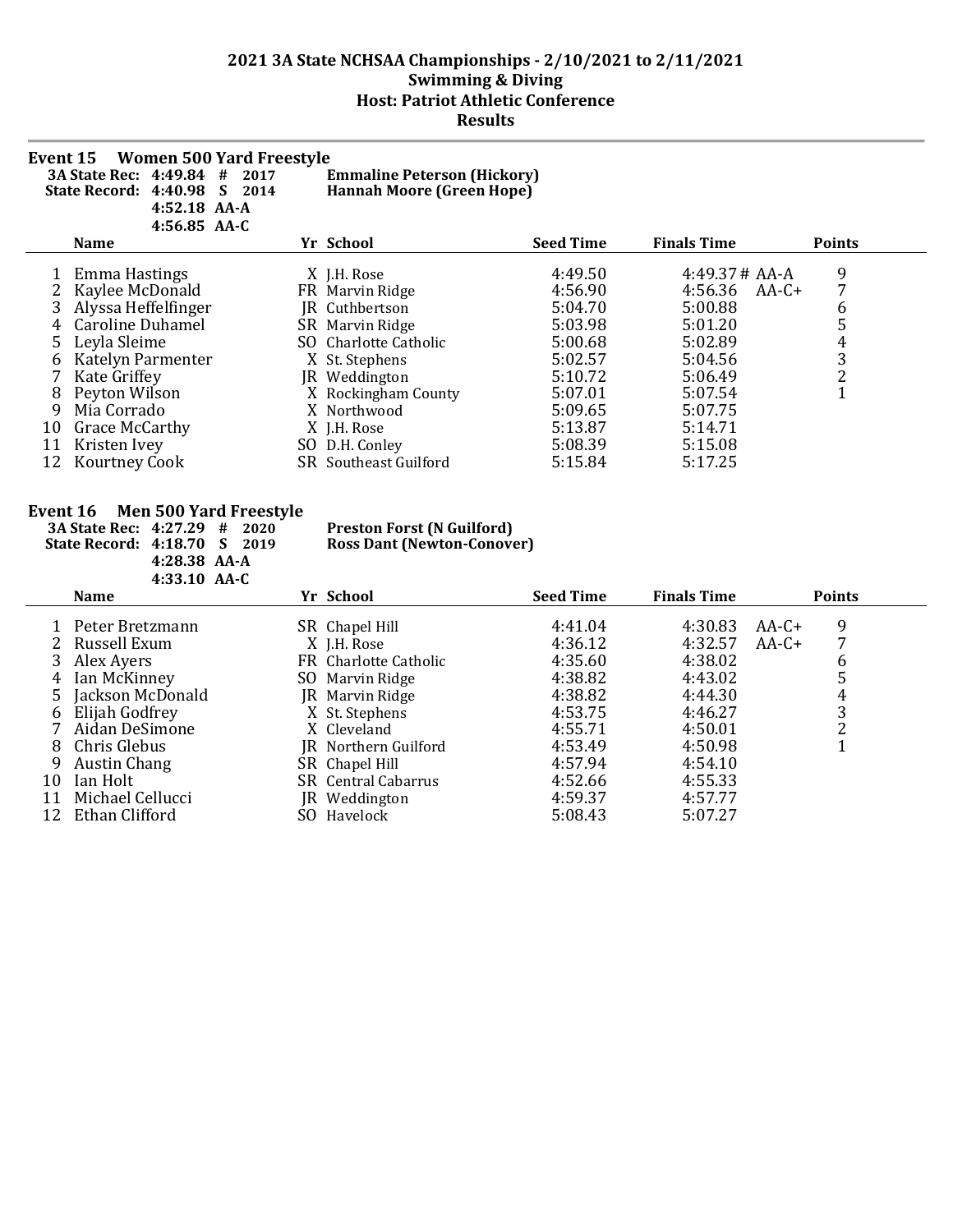| Event 17 Women 200 Yard Freestyle Relay<br>3A State Rec: 1:34.30 #<br>2020 | <b>Charlotte Catholic</b>         |                        |                        |                |
|----------------------------------------------------------------------------|-----------------------------------|------------------------|------------------------|----------------|
| State Record: 1:33.22 S 2014<br>1:35.36 AA-A                               | <b>Charlotte Catholic</b>         |                        |                        |                |
| 1:36.94 AA-C<br><b>Team</b>                                                | Relay                             | <b>Seed Time</b>       | <b>Finals Time</b>     | <b>Points</b>  |
| 1 Charlotte Catholic                                                       |                                   | 1:38.30                | 1:36.88<br>$AA-C+$     | 18             |
| 1) Olivia Rhodes SR<br>23.49<br>24.57<br>24.64                             | 2) Kendra Johnson JR<br>24.18     | 3) Hope Borders SR     | 4) Abby Druhan FR      |                |
| 2 Weddington                                                               |                                   | 1:38.75                | 1:36.90 AA-C+          | 14             |
| 1) Kylie Yoder SR<br>24.55<br>24.36<br>24.30                               | 2) Caroline Kudela JR<br>23.69    | 3) Katie Kudela SO     | 4) Ashley Martinson SR |                |
| 3 Cuthbertson                                                              |                                   | 1:39.47                | 1:37.88                | 12             |
| 1) Jordan Browning SR<br>25.08<br>24.23<br>24.98                           | 2) McKenna Patrick FR<br>23.59    | 3) Avery Murray JR     | 4) Alison Thome JR     |                |
| 4 Marvin Ridge                                                             |                                   | 1:39.30                | 1:38.04                | 10             |
| 1) Grace Wagner JR<br>25.81<br>24.12<br>24.84                              | 2) Olivia Soniat SO<br>23.27      | 3) Lara Jaworski JR    | 4) Kaylee McDonald FR  |                |
| 5 Cox Mill                                                                 |                                   | 1:40.37                | 1:38.09                | 8              |
| 1) Addie Rogers SR<br>25.58<br>25.16<br>23.94                              | 2) Katie Creel SR<br>23.41        | 3) Anna Solvason FR    | 4) Caitlin Horn JR     |                |
| 6 Northern Guilford                                                        |                                   | 1:39.98                | 1:38.35                | 6              |
| 1) Rori Rountree FR<br>25.00<br>25.83<br>24.43                             | 2) Casey Sutherland JR<br>23.09   | 3) Kyndall Beane SR    | 4) Maura Schoppa JR    |                |
| 7 Chapel Hill                                                              |                                   | 1:42.83                | 1:40.86                | $\overline{4}$ |
| 1) Savannah Xu JR<br>24.44<br>25.41<br>25.89                               | 2) Jessica Chen SO<br>25.12       | 3) Ann-Marie Knight JR | 4) Makenna Corcoran SO |                |
| 8 J.H. Rose                                                                |                                   | 1:45.43                | 1:40.92                | 2              |
| 1) Grace McCarthy X<br>25.82<br>24.74<br>26.47                             | 2) Noelle DeVente X<br>23.89      | 3) Emma Hastings X     | 4) Madeline Smith X    |                |
| 9 D.H. Conley                                                              |                                   | 1:42.76                | 1:41.54                |                |
| 1) Lexi Blatt SR<br>25.41<br>24.80<br>26.73                                | 2) Brooke Despres JR<br>24.60     | 3) Abigail Hornick SO  | 4) Emily Armen FR      |                |
| 10 East Chapel Hill                                                        |                                   | 1:42.01                | 1:42.16                |                |
| 1) Audrey Wolk FR<br>25.23<br>26.10<br>26.09                               | 2) Zoe Hannan SR<br>24.74         | 3) Bri Acome SR        | 4) Margaret Sept SO    |                |
| 11 Watauga                                                                 |                                   | 1:43.33                | 1:42.43                |                |
| 1) Emma Kent JR<br>26.18<br>25.36<br>26.50                                 | 2) Virginia St. Clair SO<br>24.39 | 3) Greta Klein JR      | 4) Lauren Patterson FR |                |
| 12 Cleveland                                                               |                                   | 1:51.83                | 1:51.41                |                |
| 1) Brooke Mischke<br>28.29<br>27.36<br>27.62                               | 2) Jamie Adams<br>28.14           | 3) Amelia Broadwell    | 4) Molly Barefoot      |                |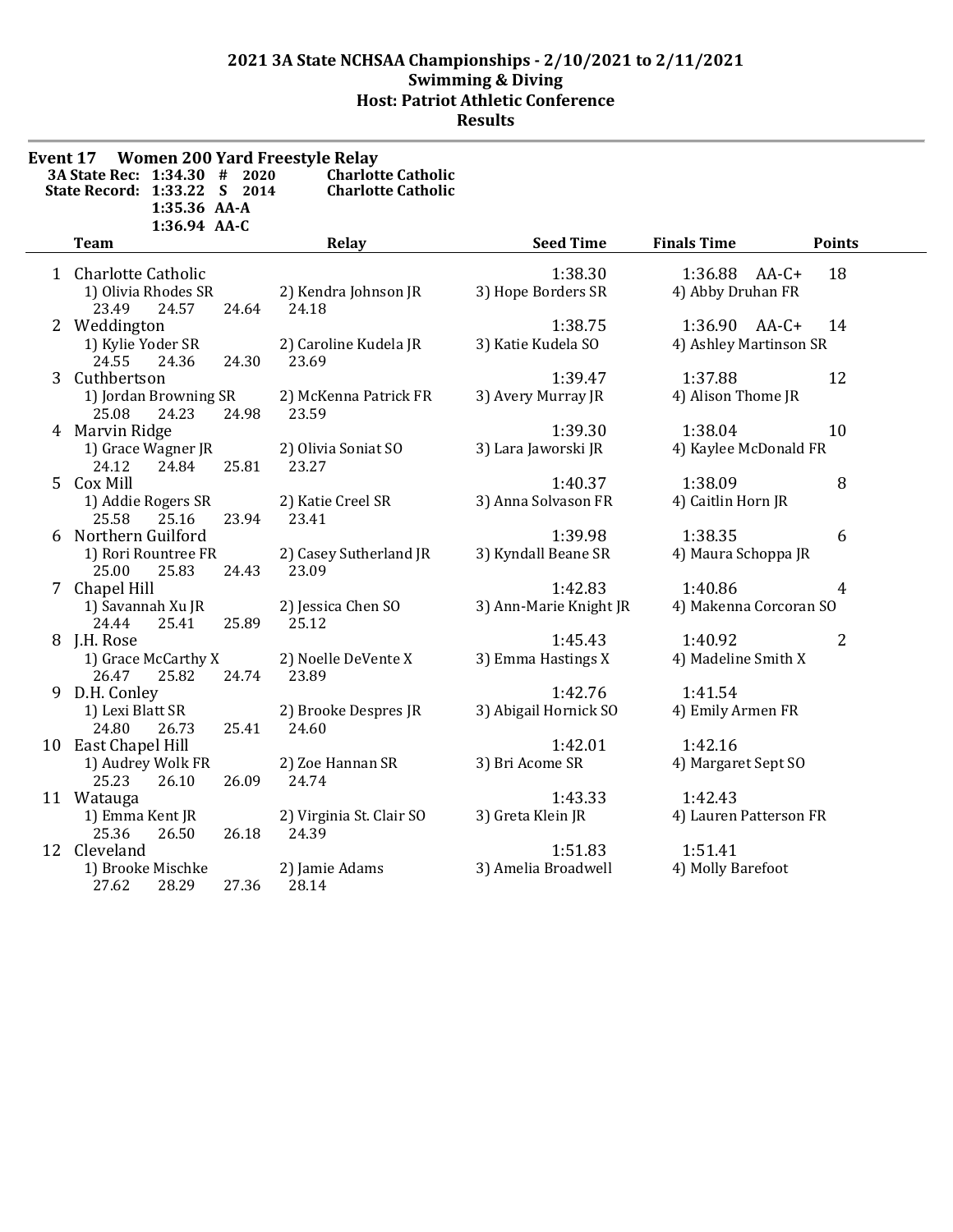| Event 18 | <b>Men 200 Yard Freestyle Relay</b><br>3A State Rec: 1:25.23<br>#<br>2020<br>State Record: 1:23.66 S 2014<br>1:24.80 AA-A<br>1:25.86 AA-C | <b>Chapel Hill</b><br>Rose, J. H.   |                                     |                                              |                |
|----------|-------------------------------------------------------------------------------------------------------------------------------------------|-------------------------------------|-------------------------------------|----------------------------------------------|----------------|
|          | <b>Team</b>                                                                                                                               | Relay                               | <b>Seed Time</b>                    | <b>Finals Time</b>                           | <b>Points</b>  |
|          | 1 Chapel Hill<br>1) Edward Wang FR<br>22.32<br>21.92<br>21.31                                                                             | 2) Michael Volpe SR<br>19.34        | 1:28.11<br>3) Ayden Xu JR           | $1:24.89#AA-C+$<br>4) Sam Hoover SR          | 18             |
|          | 2 Marvin Ridge<br>1) Troy Keen FR<br>21.57<br>21.27<br>21.47                                                                              | 2) Jake Delehanty FR<br>20.89       | 1:28.51<br>3) Ryan Wilson SR        | $1:25.20#AA-C+$<br>4) Nicholas Piscitelli SR | 14             |
|          | 3 Charlotte Catholic<br>1) Bryson Mrzygod JR<br>22.20<br>23.45<br>23.06                                                                   | 2) Josh Mall SR<br>21.19            | 1:30.86<br>3) Evan Carlisto JR      | 1:29.90<br>4) Jacob Wimberly FR              | 12             |
|          | 4 Cox Mill<br>1) Benjamin Leckinger FR<br>23.16<br>23.01<br>21.51                                                                         | 2) Nick Price SR<br>22.26           | 1:30.67<br>3) Connor Solvason FR    | 1:29.94<br>4) Garrett Kilmurry SR            | 10             |
|          | 5 Southwest Guilford<br>1) William Watson SR<br>22.03<br>22.80<br>23.89                                                                   | 2) Jonathon Edwards SO<br>22.61     | 1:31.69<br>3) Spencer Mann FR       | 1:31.33<br>4) Austin Hagler JR               | 8              |
|          | 6 Northern Guilford<br>1) Bradley Gentry SR<br>22.96<br>23.43<br>23.94                                                                    | 2) Will Cooper FR<br>21.86          | 1:32.22<br>3) Ethan Pollina JR      | 1:32.19<br>4) Christopher Schilling FR       | 6              |
|          | 7 J.H. Rose<br>1) Harris Casey<br>23.47<br>24.88<br>22.84                                                                                 | 2) Will Casey<br>21.48              | 1:33.23<br>3) Avery Hall            | 1:32.67<br>4) Russell Exum X                 | 4              |
|          | 8 Western Guilford<br>1) Daniel Ballesteros SR<br>24.02<br>23.92<br>22.91                                                                 | 2) Collin Dulin SR<br>22.55         | 1:32.79<br>3) Mark Brown FR         | 1:33.40<br>4) Zach Kashubara JR              | $\overline{2}$ |
| 9        | Swansboro<br>1) Morgan Cassell SR<br>24.35<br>24.23<br>23.74                                                                              | 2) Nathan Priechenfried SO<br>23.54 | 1:38.54<br>3) Owen Mohr SR          | 1:35.86<br>4) Liam Kinlan JR                 |                |
|          | 10 Concord<br>1) Connor Pedrick FR<br>25.10<br>24.96<br>24.42                                                                             | 2) Sam Cochran SR<br>22.26          | 1:33.51<br>3) Eli DeCubellis JR     | 1:36.74<br>4) Jackson Moon SR                |                |
|          | 11 Clayton<br>1) Connor Hickman<br>25.50<br>25.82<br>25.88                                                                                | 2) Wyatt Williams<br>23.19          | 1:39.36<br>3) Matthew Horstmann     | 1:40.39<br>4) Ryan Fitzhugh                  |                |
|          | East Chapel Hill<br>1) Declan McDonald SR<br>23.33<br>23.56<br>22.91                                                                      | 2) Nolan Parker JR<br>22.72         | 1:32.87<br>3) Charles Batsaikhan SR | DQ<br>4) Jack Simon JR                       |                |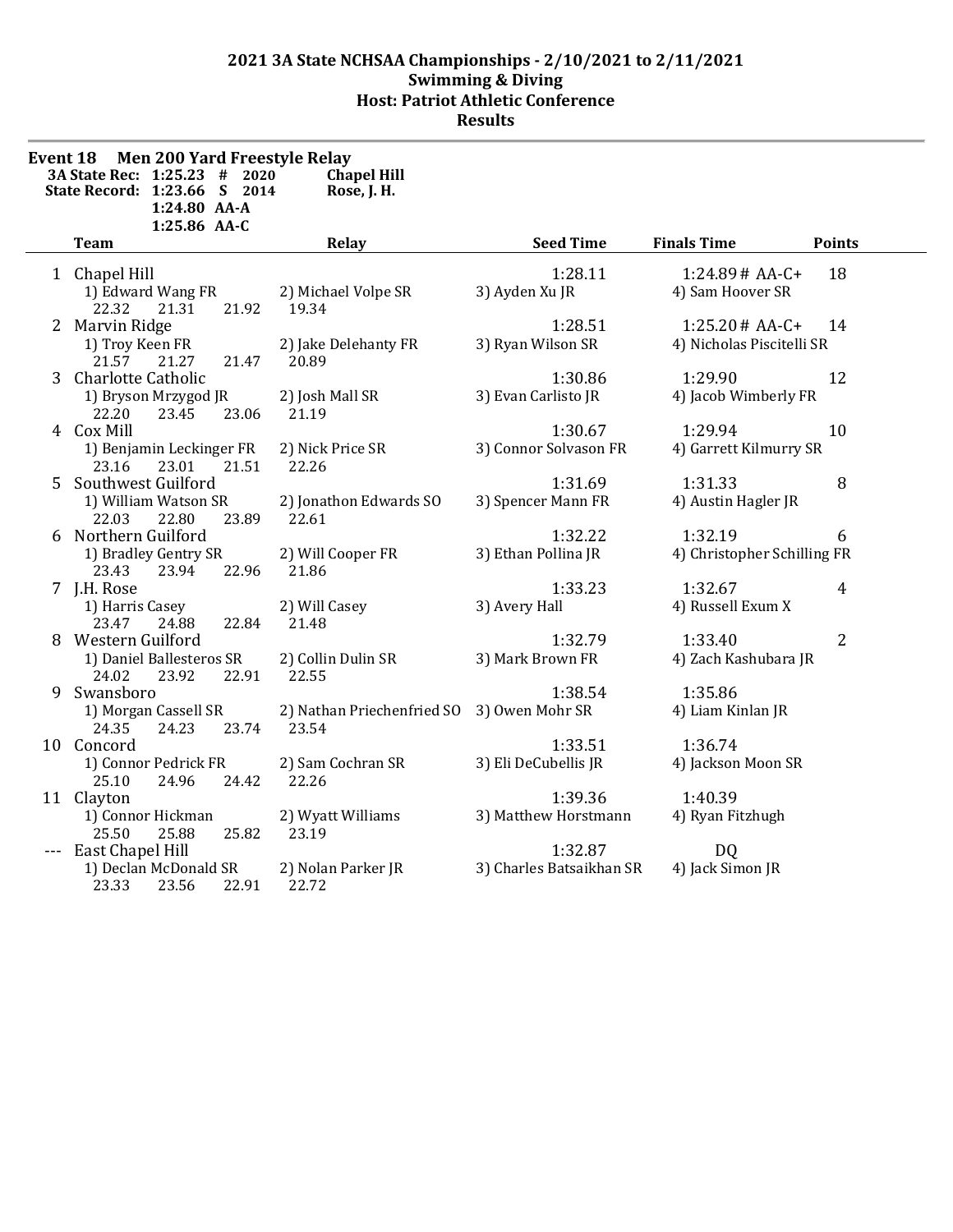| <b>Women 100 Yard Backstroke</b><br>Event 19<br>53.70<br><b>3A State Rec:</b><br><b>Julia Menkhaus (Char Catholic)</b><br>#<br>2018<br><b>Claire Curzan (Cardinal Gibbons</b><br>51.38<br><b>State Record:</b><br>S<br>2020<br>54.80 AA-A<br>55.92 AA-C |                             |     |                                     |                  |                    |               |  |  |  |
|---------------------------------------------------------------------------------------------------------------------------------------------------------------------------------------------------------------------------------------------------------|-----------------------------|-----|-------------------------------------|------------------|--------------------|---------------|--|--|--|
|                                                                                                                                                                                                                                                         | <b>Name</b>                 |     | Yr School                           | <b>Seed Time</b> | <b>Finals Time</b> | <b>Points</b> |  |  |  |
|                                                                                                                                                                                                                                                         | Maura Schoppa<br>Ava Yandle |     | JR Northern Guilford<br>SR Piedmont | 57.08<br>56.86   | 55.97<br>56.27     | 9<br>7        |  |  |  |
|                                                                                                                                                                                                                                                         | Lauren Bernardo             |     | FR Charlotte Catholic               | 57.83            | 56.48              | 6             |  |  |  |
| 4                                                                                                                                                                                                                                                       | Jordan Browning             |     | SR Cuthbertson                      | 56.56            | 56.79              | 5             |  |  |  |
| 5                                                                                                                                                                                                                                                       | Savannah Xu                 |     | JR Chapel Hill                      | 58.07            | 57.08              | 4             |  |  |  |
| b                                                                                                                                                                                                                                                       | Kara Martinson              | SO. | Weddington                          | 58.21            | 58.39              | 3             |  |  |  |
|                                                                                                                                                                                                                                                         | Carly VanNote               |     | FR Marvin Ridge                     | 58.88            | 59.19              | 2             |  |  |  |
| 8                                                                                                                                                                                                                                                       | Lexi Blatt                  |     | SR D.H. Conley                      | 59.46            | 59.48              | $\mathbf{1}$  |  |  |  |
| 9                                                                                                                                                                                                                                                       | Rebecca Herrforth           | SO  | Sun Valley                          | 59.91            | 59.57              |               |  |  |  |
| 10                                                                                                                                                                                                                                                      | <b>Riley White</b>          |     | FR Orange                           | 1:01.15          | 1:01.46            |               |  |  |  |
| 11                                                                                                                                                                                                                                                      | Amelia Shook                |     | SR Cape Fear                        | 1:03.28          | 1:06.14            |               |  |  |  |
| 12                                                                                                                                                                                                                                                      | <b>Eleanor Blount</b>       |     | SO J.H. Rose                        | 1:04.14          | 1:06.49            |               |  |  |  |

#### **Event 20 Men 100 Yard Backstroke**

|                        | 48.58<br><b>3A State Rec:</b><br>#<br>2018<br><b>State Record:</b><br>47.82<br>2019<br>49.38 AA-A                                                                                             |     | <b>Noah Henderson (W. Alamance)</b><br><b>Thomas Hamlet (Bishop McCuin)</b>                                                                                                                       |                                                                                          |                                                                                          |                            |
|------------------------|-----------------------------------------------------------------------------------------------------------------------------------------------------------------------------------------------|-----|---------------------------------------------------------------------------------------------------------------------------------------------------------------------------------------------------|------------------------------------------------------------------------------------------|------------------------------------------------------------------------------------------|----------------------------|
|                        | 50.37 AA-C<br><b>Name</b>                                                                                                                                                                     |     | Yr School                                                                                                                                                                                         | <b>Seed Time</b>                                                                         | <b>Finals Time</b>                                                                       | <b>Points</b>              |
| 4<br>6<br>8<br>9<br>10 | Jacob Wimberly<br>Owen Schreiber<br>Miles Charles<br>Matthew Davis<br>Brayden Brewer<br>Matt Wachendorfer<br>Christopher Camporeale<br>Matthew Stein<br>Nate Whitworth<br><b>Carter Hines</b> | FR. | Charlotte Catholic<br>JR Stuart Cramer<br>SR East Chapel Hill<br>SR Topsail<br>SR Marvin Ridge<br>JR Northern Guilford<br>X South Iredell<br>SR Cuthbertson<br>X Mount Tabor<br>SR South Johnston | 50.58<br>53.24<br>53.82<br>52.69<br>52.81<br>53.39<br>54.61<br>53.27<br>53.74<br>1:02.23 | 50.44<br>50.60<br>52.57<br>52.84<br>53.02<br>53.33<br>54.19<br>54.21<br>54.57<br>1:02.84 | 9<br>b<br>5<br>4<br>3<br>C |
| 11<br>$---$            | Mason McCall<br>Bode Lizarralde                                                                                                                                                               | IR. | X Cleveland<br>TC Roberson                                                                                                                                                                        | 1:03.72<br>51.42                                                                         | 1:02.85<br><b>DFS</b>                                                                    |                            |

#### **Event 21 Women 100 Yard Breaststroke**

|    | <b>Women 100 Yard Breaststroke</b><br>E <b>vent 21</b><br>3A State Rec: 1:02.15 #<br>2016<br>State Record: 1:01.26 S<br>2020<br>$1:02.58$ AA-A<br>1:03.80 AA-C |     | <b>Caroline Hauder (Marvin Ridge)</b><br><b>Grace Rainey (Hough, W.A.)</b> |                  |                    |               |
|----|----------------------------------------------------------------------------------------------------------------------------------------------------------------|-----|----------------------------------------------------------------------------|------------------|--------------------|---------------|
|    | <b>Name</b>                                                                                                                                                    |     | Yr School                                                                  | <b>Seed Time</b> | <b>Finals Time</b> | <b>Points</b> |
|    | Kaylee Hamblin                                                                                                                                                 |     | SR Parkwood                                                                | 1:01.72          | 1:00.35 S AA-A     | 9             |
|    | Caroline Kudela                                                                                                                                                |     | JR Weddington                                                              | 1:04.67          | 1:04.11            |               |
|    | Katie Kudela                                                                                                                                                   | SO. | Weddington                                                                 | 1:04.81          | 1:04.79            | b             |
|    | Abby Druhan                                                                                                                                                    |     | FR Charlotte Catholic                                                      | 1:05.46          | 1:05.20            | כ             |
|    | <b>Sydney Sanders</b>                                                                                                                                          |     | SO Charlotte Catholic                                                      | 1:04.98          | 1:05.60            | 4             |
| 6  | Suzanne Earnshaw                                                                                                                                               |     | X Northwood                                                                | 1:07.94          | 1:07.02            | 3             |
|    | Audrey Wolk                                                                                                                                                    |     | FR East Chapel Hill                                                        | 1:09.09          | 1:07.32            | C.            |
| 8  | Zoe Hannan                                                                                                                                                     |     | SR East Chapel Hill                                                        | 1:09.44          | 1:08.25            |               |
| 9  | Kristen Ivey                                                                                                                                                   |     | SO D.H. Conley                                                             | 1:08.13          | 1:08.73            |               |
| 10 | Ella Chin                                                                                                                                                      |     | FR Marvin Ridge                                                            | 1:07.95          | 1:09.41            |               |
| 11 | <b>Brooke Despres</b>                                                                                                                                          |     | JR D.H. Conley                                                             | 1:12.71          | 1:13.01            |               |
|    | Kaylee Eggers                                                                                                                                                  |     | X Rocky Mount                                                              | 1:13.31          | 1:14.74            |               |
|    |                                                                                                                                                                |     |                                                                            |                  |                    |               |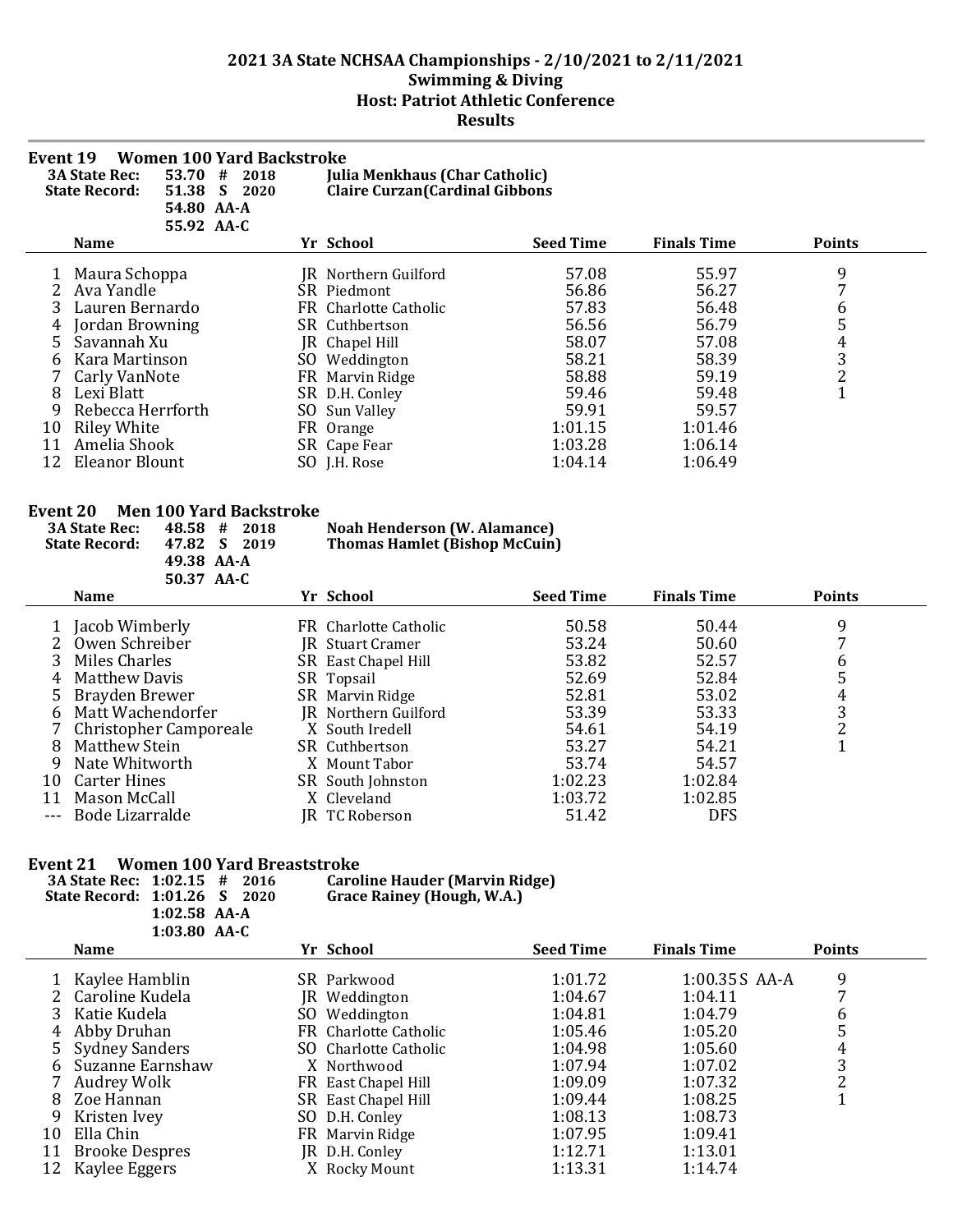| Event 22       |                              |              | <b>Men 100 Yard Breaststroke</b>      |              |                                      |              |                    |                               |                                               |                |
|----------------|------------------------------|--------------|---------------------------------------|--------------|--------------------------------------|--------------|--------------------|-------------------------------|-----------------------------------------------|----------------|
|                | <b>3A State Rec:</b>         | 56.02        | #<br>2018                             |              | <b>Colson Zucker (South Iredell)</b> |              |                    |                               |                                               |                |
|                | <b>State Record:</b>         |              | 53.65 S 2020                          |              | Tim Connery (Christ the King)        |              |                    |                               |                                               |                |
|                |                              | 55.84 AA-A   |                                       |              |                                      |              |                    |                               |                                               |                |
|                | <b>Name</b>                  | 56.98 AA-C   |                                       |              |                                      |              |                    | <b>Seed Time</b>              |                                               |                |
|                |                              |              |                                       |              | Yr School                            |              |                    |                               | <b>Finals Time</b>                            | <b>Points</b>  |
| 1              | Matthew Lucky                |              |                                       |              | JR Concord                           |              |                    | 55.62                         | 54.59# AA-A                                   | 9              |
| 2              | Michael Volpe                |              |                                       |              | SR Chapel Hill                       |              |                    | 58.27                         | $55.73 \# AA-A+$                              | 7              |
| 3              | Nick Vye                     |              |                                       |              | SR Parkland                          |              |                    | 58.67                         | 57.56                                         | 6              |
| 4              | Declan Gleason               |              |                                       |              | X Franklinton                        |              |                    | 58.20                         | 57.74                                         |                |
| 5              | Nicholas Piscitelli          |              |                                       |              | SR Marvin Ridge                      |              |                    | 1:00.34                       | 57.76                                         |                |
| 6              | Jake Delehanty               |              |                                       |              | FR Marvin Ridge                      |              |                    | 1:00.11                       | 58.52                                         | 543<br>2       |
| 7              | Mark Brown                   |              |                                       |              | FR Western Guilford                  |              |                    | 59.01                         | 59.68                                         |                |
| 8              | Charles Batsaikhan           |              |                                       |              | SR East Chapel Hill                  |              |                    | 1:00.97                       | 1:01.07                                       | $\overline{1}$ |
| 9              | Bhargav Vadapalli            |              |                                       |              | SO Cox Mill                          |              |                    | 1:00.90                       | 1:01.62                                       |                |
| 10             | Morgan Cassell               |              |                                       |              | SR Swansboro                         |              |                    | 1:01.35                       | 1:02.80                                       |                |
| $\overline{a}$ | <b>Turner Cook</b>           |              |                                       |              | SR D.H. Conley                       |              |                    | 1:03.08                       | DQ                                            |                |
| Event 23       |                              |              | <b>Women 400 Yard Freestyle Relay</b> |              |                                      |              |                    |                               |                                               |                |
|                | 3A State Rec: 3:24.61 #      |              | 2013                                  |              | <b>Charlotte Catholic</b>            |              |                    |                               |                                               |                |
|                | State Record: 3:22.15 S 2014 |              |                                       |              | <b>Charlotte Catholic</b>            |              |                    |                               |                                               |                |
|                |                              | 3:27.65 AA-A |                                       |              |                                      | 3:31.02 AA-C |                    |                               |                                               |                |
|                | <b>Team</b>                  |              |                                       |              | Relay                                |              |                    | <b>Seed Time</b>              | <b>Finals Time</b>                            | <b>Points</b>  |
|                | 1 Marvin Ridge               |              |                                       |              |                                      |              |                    | 3:32.33                       | 3:30.76 AA-C+                                 | 18             |
|                | 1) Kaylee McDonald FR        |              |                                       |              | 2) Caroline Duhamel SR               |              | 3) Emma Lee FR     |                               | 4) Grace Wagner JR                            |                |
|                | 25.13                        | 51.64        | 25.98                                 | 53.79        | 25.71                                | 53.68        | 24.65              | 51.65                         |                                               |                |
| 2              | Charlotte Catholic           |              |                                       |              |                                      |              |                    | 3:33.09                       | 3:30.89 AA-C+                                 | 14             |
|                | 1) Madeline Menkhaus SR      |              |                                       |              | 2) Lauren Bernardo FR                |              | 3) Julia Gehrig SO |                               | 4) Abby Druhan FR                             |                |
|                | 25.11                        | 52.02        | 24.86                                 | 52.22        | 25.66                                | 53.72        | 25.08              | 52.93                         |                                               |                |
| 3              | Cuthbertson                  |              |                                       |              |                                      |              |                    | 3:43.35                       | 3:34.00                                       | 12             |
|                | 1) Alison Thome JR           |              |                                       |              | 2) Avery Murray JR                   |              |                    | 3) Carolina Ricciardi SR      | 4) McKenna Patrick FR                         |                |
|                | 24.58                        | 51.59        | 25.58                                 | 53.60        | 26.17                                | 54.93        | 25.47              | 53.88                         |                                               |                |
|                | 4 Northwood                  |              |                                       |              |                                      |              |                    | 3:36.35                       | 3:36.33                                       | 10             |
|                | 1) Mia Corrado X             |              |                                       | 2) Gwen Hoeg |                                      |              |                    | 3) Suzanne Earnshaw X         | 4) Julia Earnshaw X                           |                |
|                | 25.86                        | 54.08        | 25.89                                 | 55.91        | 26.12                                | 54.28        | 24.53              | 52.06                         |                                               |                |
|                | 5 J.H. Rose                  |              |                                       |              |                                      |              |                    | 3:40.29                       | 3:36.50                                       | 8              |
|                | 1) Grace McCarthy X          |              |                                       |              | 2) Noelle DeVente X                  |              |                    | 3) Emma Hastings X            | 4) Madeline Smith X                           |                |
|                | 27.20                        | 56.07        | 27.35                                 | 56.62        | 25.42                                | 52.88        | 24.83              | 50.93                         |                                               |                |
| 6              | Cox Mill                     |              |                                       |              |                                      |              |                    | 3:41.38                       | 3:37.90                                       | 6              |
|                | 1) Katie Creel SR<br>26.98   | 55.37        |                                       | 54.55        | 2) Kassidy Cummings FR               |              |                    | 3) Ellie Ferguson SO<br>52.80 | 4) Anna Solvason FR                           |                |
|                | 7 Northern Guilford          |              | 25.85                                 |              | 26.38                                | 55.18        | 25.01              | 3:42.55                       | 3:42.19                                       | $\overline{4}$ |
|                | 1) Helena Teague SO          |              |                                       |              | 2) Casey Sutherland JR               |              |                    |                               | 3) Hannah Wachendorfer SO 4) Kyndall Beane SR |                |
|                | 26.66                        | 55.46        | 27.46                                 | 57.72        | 25.66                                | 55.10        | 25.68              | 53.91                         |                                               |                |
|                | 8 East Chapel Hill           |              |                                       |              |                                      |              |                    | 3:42.13                       | 3:45.24                                       | $\overline{2}$ |
|                | 1) Isabel Berge SO           |              |                                       |              | 2) Bri Acome SR                      |              |                    | 3) Claire Heetderks JR        | 4) Margaret Sept SO                           |                |
|                | 26.56                        | 54.44        | 27.33                                 | 57.92        | 27.22                                | 57.29        | 26.16              | 55.59                         |                                               |                |
|                | 9 Orange                     |              |                                       |              |                                      |              |                    | 3:48.88                       | 3:47.44                                       |                |
|                | 1) Abby Dease SR             |              |                                       |              | 2) Riley White FR                    |              | 3) Calla Walker SR |                               | 4) Katie Belle Sikes FR                       |                |
|                | 28.15                        | 59.03        | 26.57                                 | 56.15        | 28.26                                | 59.22        | 25.06              | 53.04                         |                                               |                |
|                | 10 D.H. Conley               |              |                                       |              |                                      |              |                    | 3:53.33                       | 3:50.56                                       |                |
|                | 1) Helen Dennison JR         |              |                                       |              | 2) Lauren Bullard JR                 |              |                    | 3) Abigail Hornick SO         | 4) Kristen Ivey SO                            |                |
|                | 27.87                        | 58.86        | 27.17                                 | 57.31        | 26.83                                | 58.23        | 26.63              | 56.16                         |                                               |                |
|                | 11 New Hanover               |              |                                       |              |                                      |              |                    | 4:05.21                       | 4:08.01                                       |                |
|                | 1) Peyton Neathery           |              |                                       |              | 2) Elizabeth Elder                   |              |                    | 3) Sophia Kaczynski           | 4) Abby Forbes X                              |                |
|                | 28.48                        | 59.61        | 31.40                                 | 1:07.94      | 29.99 1:02.49                        |              | 28.09              | 57.97                         |                                               |                |
| ---            | Weddington                   |              |                                       |              |                                      |              |                    | 3:32.95                       | DQ                                            |                |
|                | 1) Kylie Yoder SR            |              |                                       |              | 2) Gisella Frain JR                  |              |                    | 3) Kara Martinson SO          | 4) Ashley Martinson SR                        |                |
|                | 25.27                        | 52.31        | 25.16                                 | 53.31        | 25.37                                | 52.98        | 25.24              | 52.96                         |                                               |                |